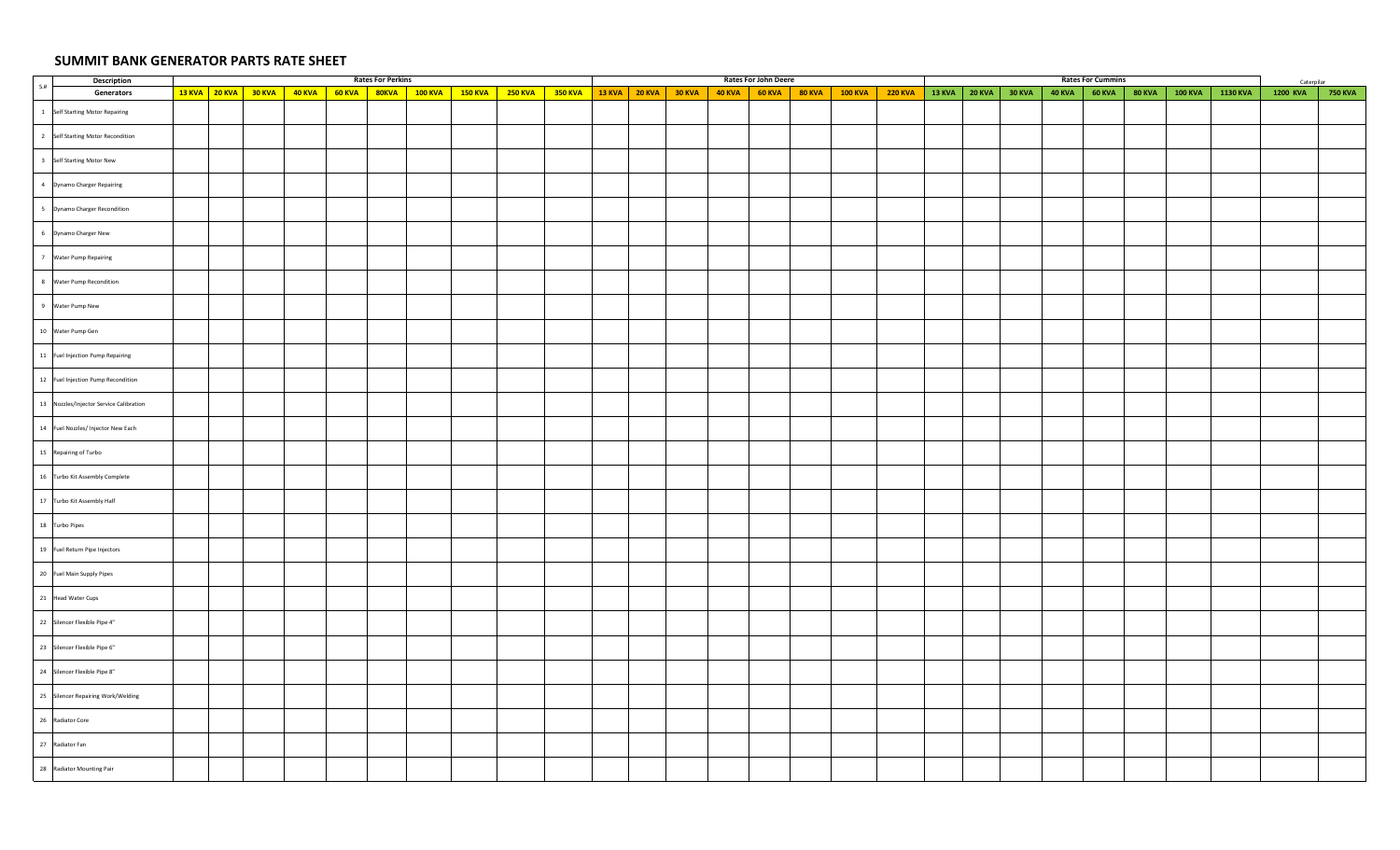|     | Description                   |                      |  | <b>Rates For Perkins</b> |                                                                      |  |         |  |  | Rates For John Deere |                                                                         |  |               |               |                 | <b>Rates For Cummins</b> |               |                |          | Caterpilar      |         |
|-----|-------------------------------|----------------------|--|--------------------------|----------------------------------------------------------------------|--|---------|--|--|----------------------|-------------------------------------------------------------------------|--|---------------|---------------|-----------------|--------------------------|---------------|----------------|----------|-----------------|---------|
| S.H | Generators                    | 13 KVA 20 KVA 30 KVA |  |                          | <mark>40 KVA   60 KVA   80KVA   100 KVA   150 KVA   250 KVA  </mark> |  | 350 KVA |  |  |                      | 13 KVA   20 KVA   30 KVA   40 KVA   60 KVA   80 KVA   100 KVA   220 KVA |  | 13 KVA 20 KVA | <b>30 KVA</b> | $40$ KVA 60 KVA |                          | <b>80 KVA</b> | <b>100 KVA</b> | 1130 KVA | <b>1200 KVA</b> | 750 KVA |
|     | 29 Radiator Fan Belt          |                      |  |                          |                                                                      |  |         |  |  |                      |                                                                         |  |               |               |                 |                          |               |                |          |                 |         |
|     | 30 Radiator Hose Pipe Upper   |                      |  |                          |                                                                      |  |         |  |  |                      |                                                                         |  |               |               |                 |                          |               |                |          |                 |         |
|     | 31 Radiator Hose Pipe Lower   |                      |  |                          |                                                                      |  |         |  |  |                      |                                                                         |  |               |               |                 |                          |               |                |          |                 |         |
|     | 32 Radiator Tank Upper        |                      |  |                          |                                                                      |  |         |  |  |                      |                                                                         |  |               |               |                 |                          |               |                |          |                 |         |
|     | 33 Radiator Tank Lower        |                      |  |                          |                                                                      |  |         |  |  |                      |                                                                         |  |               |               |                 |                          |               |                |          |                 |         |
|     | 34 Radiator Cap New           |                      |  |                          |                                                                      |  |         |  |  |                      |                                                                         |  |               |               |                 |                          |               |                |          |                 |         |
|     | 35 Jubilee Clamps 4"          |                      |  |                          |                                                                      |  |         |  |  |                      |                                                                         |  |               |               |                 |                          |               |                |          |                 |         |
|     | 36 Jubilee Clamps 6"          |                      |  |                          |                                                                      |  |         |  |  |                      |                                                                         |  |               |               |                 |                          |               |                |          |                 |         |
|     | 37 Fuel Lefty Pump mechanical |                      |  |                          |                                                                      |  |         |  |  |                      |                                                                         |  |               |               |                 |                          |               |                |          |                 |         |
|     | 38 Hand Fuel Lefty (Delphi)   |                      |  |                          |                                                                      |  |         |  |  |                      |                                                                         |  |               |               |                 |                          |               |                |          |                 |         |
|     | 39 Fuel No Return Valve       |                      |  |                          |                                                                      |  |         |  |  |                      |                                                                         |  |               |               |                 |                          |               |                |          |                 |         |
|     | 40 Battery Terminal Pair      |                      |  |                          |                                                                      |  |         |  |  |                      |                                                                         |  |               |               |                 |                          |               |                |          |                 |         |
|     | 41 Battery Leads Per Mtrs     |                      |  |                          |                                                                      |  |         |  |  |                      |                                                                         |  |               |               |                 |                          |               |                |          |                 |         |
|     | 42 New Battery                |                      |  |                          |                                                                      |  |         |  |  |                      |                                                                         |  |               |               |                 |                          |               |                |          |                 |         |
|     | 43 Head Gas Kit               |                      |  |                          |                                                                      |  |         |  |  |                      |                                                                         |  |               |               |                 |                          |               |                |          |                 |         |
|     | 44 Main Oil Seal              |                      |  |                          |                                                                      |  |         |  |  |                      |                                                                         |  |               |               |                 |                          |               |                |          |                 |         |
|     | 45 Rear Seal                  |                      |  |                          |                                                                      |  |         |  |  |                      |                                                                         |  |               |               |                 |                          |               |                |          |                 |         |
|     | 46 Engine Mounting            |                      |  |                          |                                                                      |  |         |  |  |                      |                                                                         |  |               |               |                 |                          |               |                |          |                 |         |
|     | 47 DG Set Wairing DC Complete |                      |  |                          |                                                                      |  |         |  |  |                      |                                                                         |  |               |               |                 |                          |               |                |          |                 |         |
|     | 48 Rediator D Scaling         |                      |  |                          |                                                                      |  |         |  |  |                      |                                                                         |  |               |               |                 |                          |               |                |          |                 |         |
|     | 49 Repairing of Canopy        |                      |  |                          |                                                                      |  |         |  |  |                      |                                                                         |  |               |               |                 |                          |               |                |          |                 |         |
|     | 50 New Canopy                 |                      |  |                          |                                                                      |  |         |  |  |                      |                                                                         |  |               |               |                 |                          |               |                |          |                 |         |
|     | 51 New ATS Panel              |                      |  |                          |                                                                      |  |         |  |  |                      |                                                                         |  |               |               |                 |                          |               |                |          |                 |         |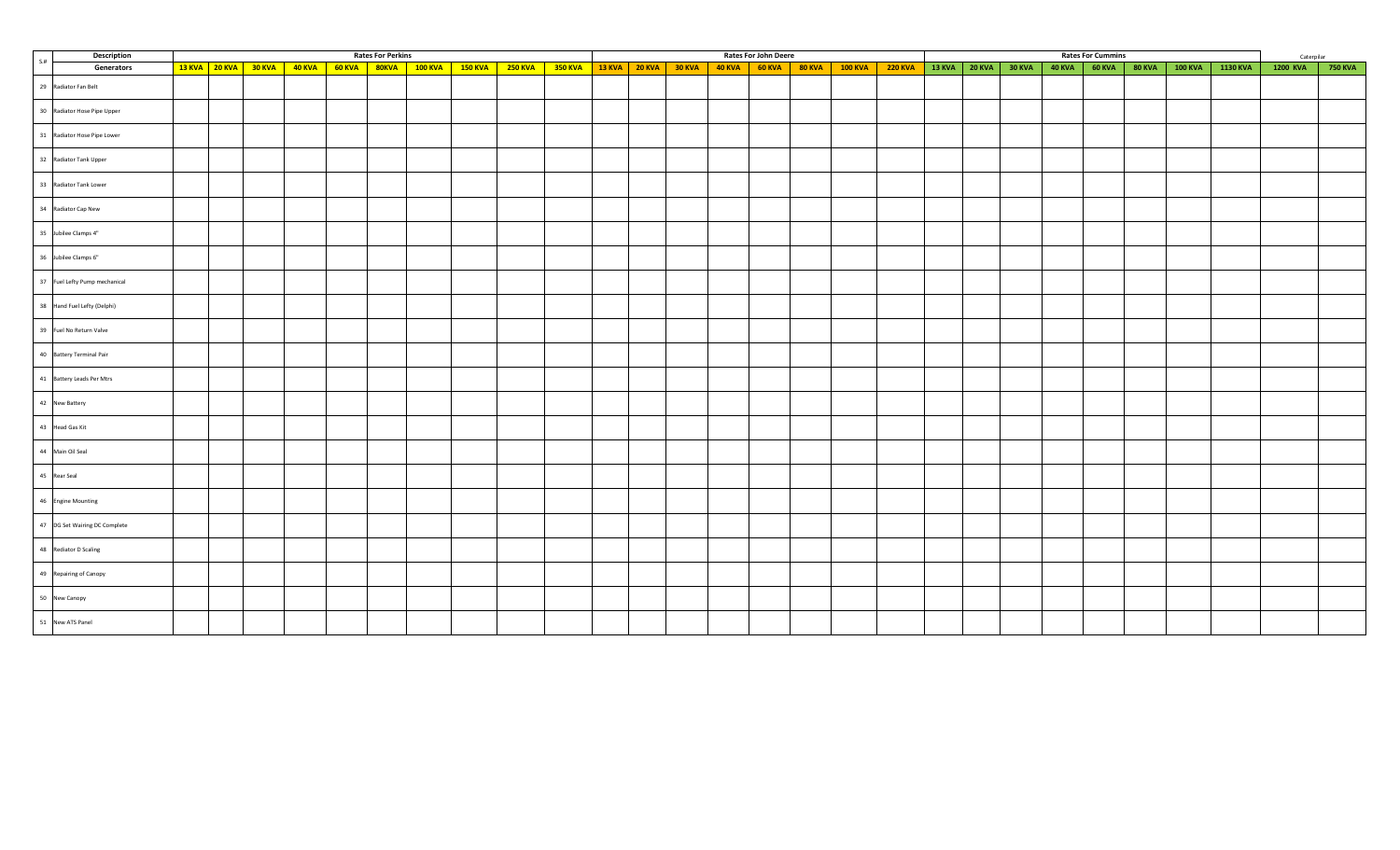| Description                     |  |  |                                                              | <b>Rates For Perkins</b> |                                          |                |                |  |                                                       | Rates For John Deere |                                                                                                          |                |                      |          | <b>Rates For Cummins</b> |               |                |          | Caterpilar |         |
|---------------------------------|--|--|--------------------------------------------------------------|--------------------------|------------------------------------------|----------------|----------------|--|-------------------------------------------------------|----------------------|----------------------------------------------------------------------------------------------------------|----------------|----------------------|----------|--------------------------|---------------|----------------|----------|------------|---------|
| S.#<br>Generators               |  |  | $\frac{13 \text{ KVA}}{20 \text{ KVA}}$ 30 KVA 40 KVA 60 KVA |                          | <mark>80КVA   100 КVA   150 КVA  </mark> | <b>250 KVA</b> | <b>350 KVA</b> |  | $13$ KVA $\vert$ 20 KVA $\vert$ 30 KVA $\vert$ 40 KVA |                      | $\begin{array}{ c c c c c c }\hline \text{60 KVA} & \text{80 KVA} & \text{100 KVA} \\\hline \end{array}$ | <b>220 KVA</b> | 13 KVA 20 KVA 30 KVA | $40$ KVA | <b>60 KVA</b>            | <b>80 KVA</b> | <b>100 KVA</b> | 1130 KVA | 1200 KVA   | 750 KVA |
| 52 Repairing of ATS Panel       |  |  |                                                              |                          |                                          |                |                |  |                                                       |                      |                                                                                                          |                |                      |          |                          |               |                |          |            |         |
| 53 Repairing of Deisel Tank     |  |  |                                                              |                          |                                          |                |                |  |                                                       |                      |                                                                                                          |                |                      |          |                          |               |                |          |            |         |
| 54 New Deisel Tank              |  |  |                                                              |                          |                                          |                |                |  |                                                       |                      |                                                                                                          |                |                      |          |                          |               |                |          |            |         |
| 55 Complete Engine Over Hauling |  |  |                                                              |                          |                                          |                |                |  |                                                       |                      |                                                                                                          |                |                      |          |                          |               |                |          |            |         |
| Electrical                      |  |  |                                                              |                          |                                          |                |                |  |                                                       |                      |                                                                                                          |                |                      |          |                          |               |                |          |            |         |
| 1 Engine Oil 15w/40 Per Liter   |  |  |                                                              |                          |                                          |                |                |  |                                                       |                      |                                                                                                          |                |                      |          |                          |               |                |          |            |         |
| 2 Coolant Water                 |  |  |                                                              |                          |                                          |                |                |  |                                                       |                      |                                                                                                          |                |                      |          |                          |               |                |          |            |         |
| 3 Hour Counter                  |  |  |                                                              |                          |                                          |                |                |  |                                                       |                      |                                                                                                          |                |                      |          |                          |               |                |          |            |         |
| 4 Amp Meter                     |  |  |                                                              |                          |                                          |                |                |  |                                                       |                      |                                                                                                          |                |                      |          |                          |               |                |          |            |         |
| 5 Volt Meter                    |  |  |                                                              |                          |                                          |                |                |  |                                                       |                      |                                                                                                          |                |                      |          |                          |               |                |          |            |         |
| 6 RMP Meter                     |  |  |                                                              |                          |                                          |                |                |  |                                                       |                      |                                                                                                          |                |                      |          |                          |               |                |          |            |         |
| 7 AVR Card (Local)              |  |  |                                                              |                          |                                          |                |                |  |                                                       |                      |                                                                                                          |                |                      |          |                          |               |                |          |            |         |
| 8 ECM Card                      |  |  |                                                              |                          |                                          |                |                |  |                                                       |                      |                                                                                                          |                |                      |          |                          |               |                |          |            |         |
| 9 Actuator Governor Card        |  |  |                                                              |                          |                                          |                |                |  |                                                       |                      |                                                                                                          |                |                      |          |                          |               |                |          |            |         |
| 10 MPU Sensor                   |  |  |                                                              |                          |                                          |                |                |  |                                                       |                      |                                                                                                          |                |                      |          |                          |               |                |          |            |         |
| 11 Cam Sensor                   |  |  |                                                              |                          |                                          |                |                |  |                                                       |                      |                                                                                                          |                |                      |          |                          |               |                |          |            |         |
| 12 Thortal Sensor               |  |  |                                                              |                          |                                          |                |                |  |                                                       |                      |                                                                                                          |                |                      |          |                          |               |                |          |            |         |
| 13 UVT Relay                    |  |  |                                                              |                          |                                          |                |                |  |                                                       |                      |                                                                                                          |                |                      |          |                          |               |                |          |            |         |
| 14 Battery Static Charger 12 V  |  |  |                                                              |                          |                                          |                |                |  |                                                       |                      |                                                                                                          |                |                      |          |                          |               |                |          |            |         |
| 15 Battery Static Charger 24 V  |  |  |                                                              |                          |                                          |                |                |  |                                                       |                      |                                                                                                          |                |                      |          |                          |               |                |          |            |         |
| 16 Timer AC 220V 8Pins          |  |  |                                                              |                          |                                          |                |                |  |                                                       |                      |                                                                                                          |                |                      |          |                          |               |                |          |            |         |
| 17 Timer DC 12V 8Pins           |  |  |                                                              |                          |                                          |                |                |  |                                                       |                      |                                                                                                          |                |                      |          |                          |               |                |          |            |         |
| 18 Relay AC 220V 8Pins          |  |  |                                                              |                          |                                          |                |                |  |                                                       |                      |                                                                                                          |                |                      |          |                          |               |                |          |            |         |
| 19 Relay DC 12 V 8Pins          |  |  |                                                              |                          |                                          |                |                |  |                                                       |                      |                                                                                                          |                |                      |          |                          |               |                |          |            |         |
| Magnetic Contactor 40Amp        |  |  |                                                              |                          |                                          |                |                |  |                                                       |                      |                                                                                                          |                |                      |          |                          |               |                |          |            |         |
| 21 Magnetic Contactor 60Amp     |  |  |                                                              |                          |                                          |                |                |  |                                                       |                      |                                                                                                          |                |                      |          |                          |               |                |          |            |         |
| 22 Magnetic Contactor 80Amp     |  |  |                                                              |                          |                                          |                |                |  |                                                       |                      |                                                                                                          |                |                      |          |                          |               |                |          |            |         |
| 23 Magnetic Contactor 90Amp     |  |  |                                                              |                          |                                          |                |                |  |                                                       |                      |                                                                                                          |                |                      |          |                          |               |                |          |            |         |
| 24 Magnetic Contactor 110Amp    |  |  |                                                              |                          |                                          |                |                |  |                                                       |                      |                                                                                                          |                |                      |          |                          |               |                |          |            |         |